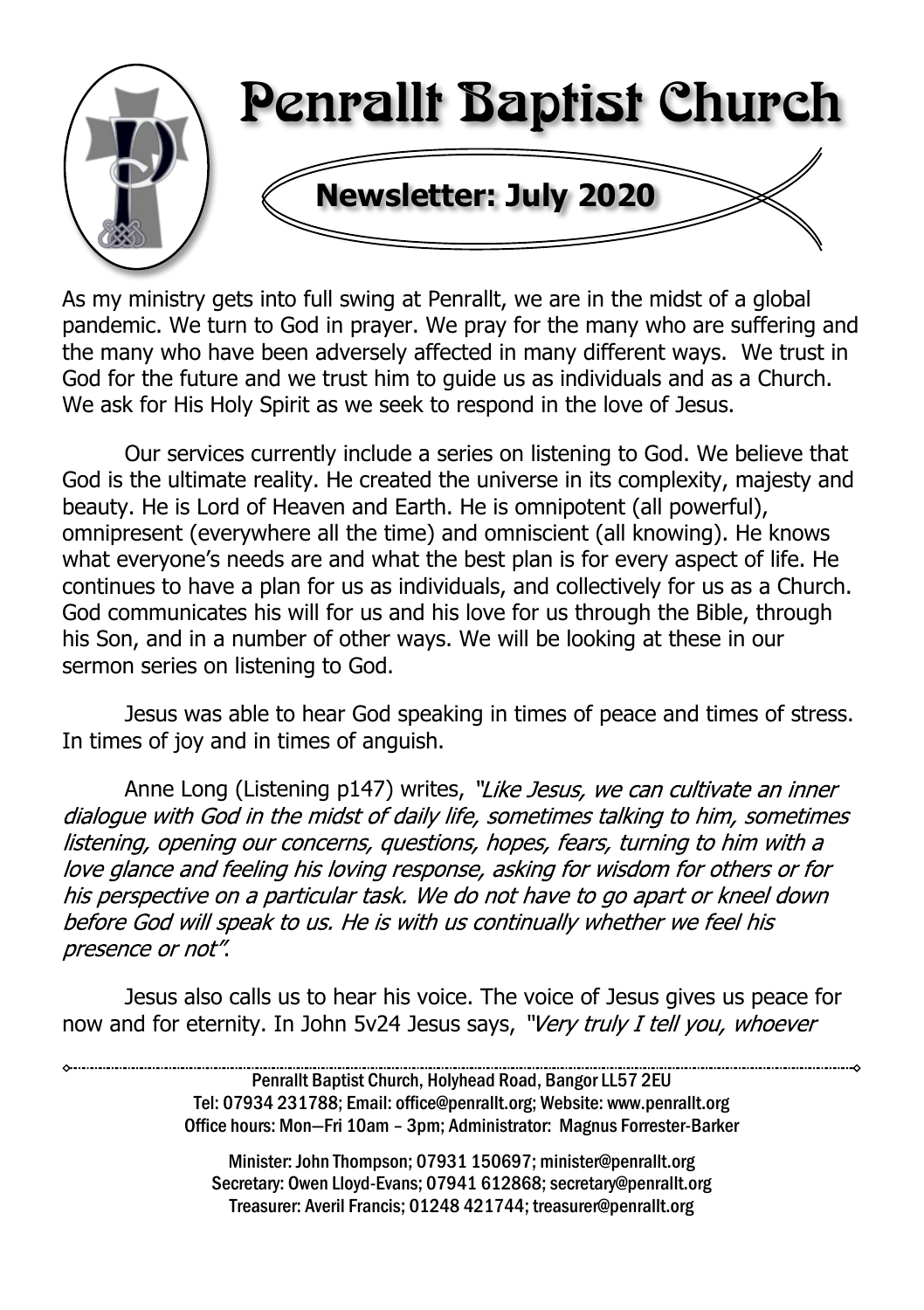hears my word and believes him who sent me has eternal life and will not be judged but has crossed over from death to life"

As we follow Jesus in our daily lives, we want to be listening to him in order to hear what he is saying generally and sometimes specifically too. It's important to set time aside to listen to God – on a daily basis and occasionally in other ways too. I recently set aside some time to walk up a mountain on my own to listen to God and reflect on this new phase of life and ministry. That time was a blessing to me. I hope and pray that you find blessing as you set time aside too. I hope and pray that we, as a Church, will find it helpful to look at this topic together.

And as we set out in this new phase of the life of the Church, I hope and pray that through his Word, and through his Holy Spirit, we hear and know God's love through Jesus. And I hope and pray that we bring Glory to God.

Blessings,

John

# John's Induction - Saturday 4th July

We look forward to holding the induction service for John Thompson as our minister on Saturday 4th July, starting at 2pm and lasting for an hour. Since we are still unable to meet physically the service will take place via Zoom, using a mixture of live and pre-recorded video. Please contact the church office (see below) by Friday 3rd July if you would like an invitation to the Zoom meeting.

The service will also be available to watch on our YouTube channel ([https://www.youtube.com/channel/UCwK0\\_lPqAVqGKwQREg6JhHg\)](https://www.youtube.com/channel/UCwK0_lPqAVqGKwQREg6JhHg) both live and after the event. This is open to everyone and an invitation is not required.

#### **Church Office**

The church administrator, Magnus, can be contacted on office@penrallt.org or 07934 231788 during the church office opening hours (10am – 3pm Monday to Friday); NB Magnus is working from home at the moment but office hours still apply! **Please note that the office will be closed on Tuesday 14th and Tuesday 21st July.**

#### **Deadline for next month's newsletter: Thursday 23rd July**

Please send information to Magnus (office@penrallt.org). All items should be submitted by email as early as possible.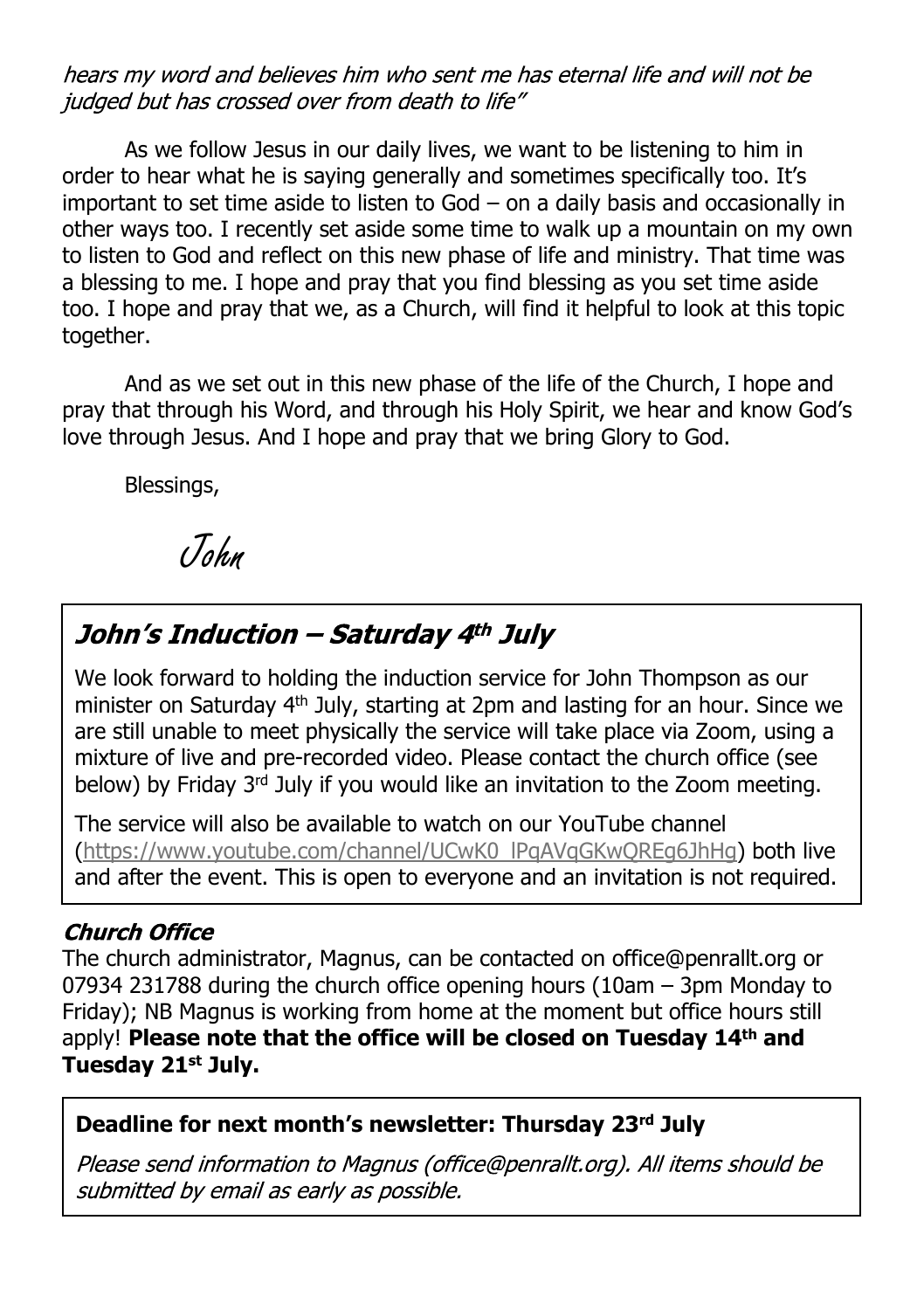# **Services This Month**

Our services continue to be held online in the form of web pages with a mixture of videos and text, available at [www.penrallt.org/services/](https://www.penrallt.org/services/index.php). The services can be followed at any time but we recommend doing them at 10:30am on the Sunday morning if you can, for a greater sense of connection with the rest of the congregation.

Every Sunday, we hold a Zoom meeting for those who wish to join in a chat after the service, starting at 11:30am and lasting around half an hour. The link to join the chat will also be found on the page for each service.

Except where otherwise noted, the preacher for all our services this month will be our minister, John Thompson.

**5<sup>th</sup> July:** *Listening to God – in practice* (Mark 1:35–39).

**12<sup>th</sup> July:** The Imaginary Dog Collar Challenge (1 Peter 2:4–10). Preacher: Deb Stammers (minister of New Park Street English Baptist Church, Holyhead)

19<sup>th</sup> July: Listening for guidance - including prophecy (Acts 16:6-15).

26<sup>th</sup> July: *Listening to one another* (Joshua 22:10-34). The service will include communion (bring your own bread & wine!)

#### **Children's Birthdays in July**

1st: Odin Griffiths 2<sup>nd</sup>: Summer Wilson-Williams 5 th: Odhrán Patton 13th: Cai Davies

#### **◊ Deb Stammers**

Deb has now completed her college course and the Valedictory Service is due to take place (via Zoom) on Saturday 4th July at 7pm; the speaker is Jenni Entrican. Deb is keen not to take people away from John's induction earlier in the day but if you would like to attend her service too you are very welcome. Please contact the church office for details of how to access the meeting. NB Deb will be preaching at our sevice on Sunday 12<sup>th</sup> July.

#### **◊ Encouragement from EA Wales**

We have received a postcard from Siân Rees, the National Director for Evangelical Alliance Wales (and our preacher on 31st May this year), saying "To all at Penrallt, we are cheering you on fiercely and covering you in prayer. Keep going! (1 Cor. 15:58)". Be encouraged – and don't forget to pray for Siân and her EA colleagues too.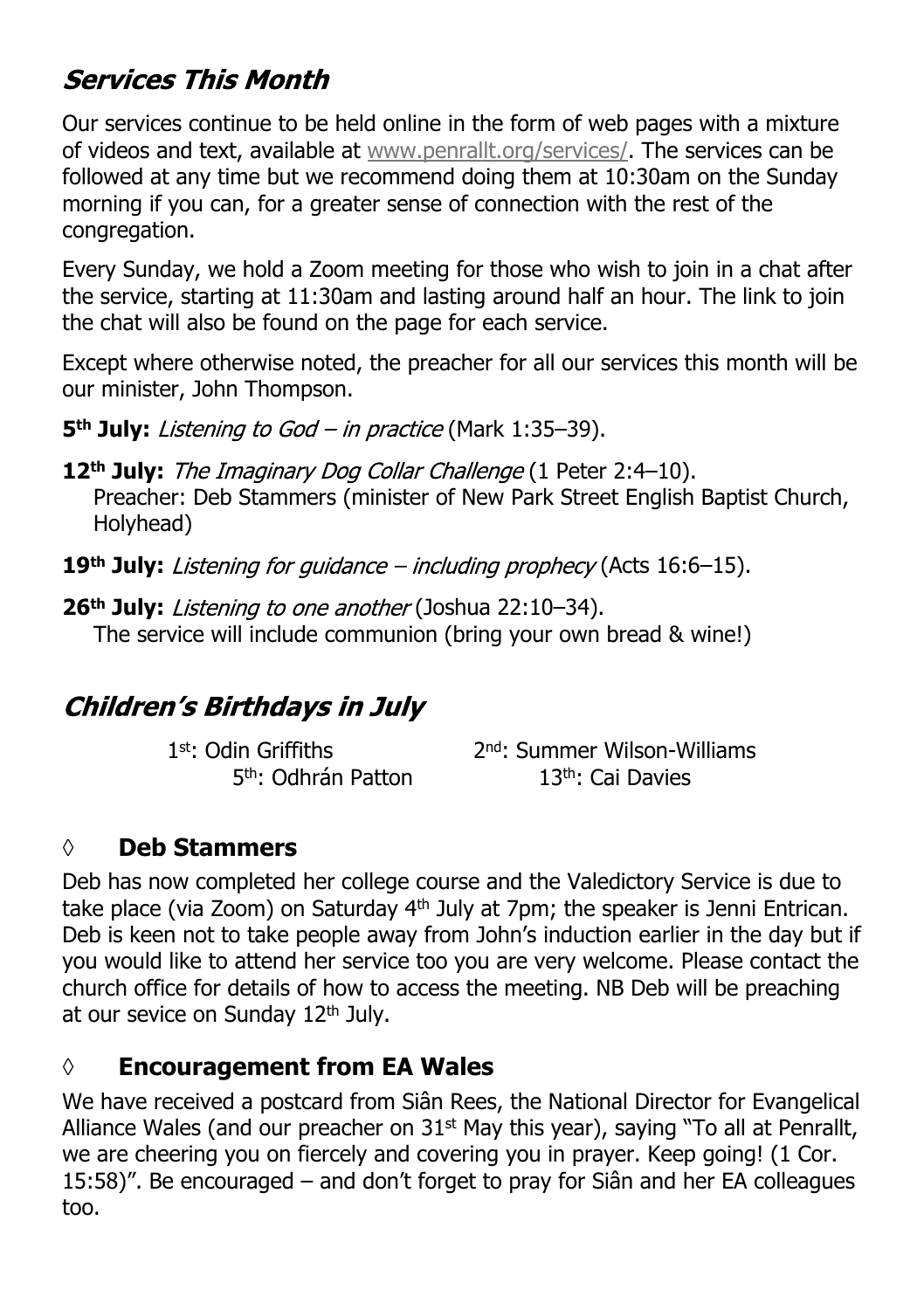#### **◊ Giving**

We quite understand that financial difficulties may impact your ability to give to the work of the church at this time. Please do not place yourself under additional financial strain. However, if you normally give to the weekly cash offering and would like to explore other ways of giving to the work at Penrallt, please speak to Averil, our Treasurer, who will be able to advise (treasurer@penrallt.org).

# **◊ Hardship Fund**

The church has a small fund overseen by the minister to help people in need. With the current lockdown and living in an area whose economy is dependent on tourism some of our members may suddenly find themselves in financial difficulty. If that is you or someone you know, do tell Sarah Jackson (sarah.jackson.home@gmail.com) or John Thompson (minister@penrallt.org) in confidence. And if you are in a position to add to the hardship fund, please speak to Averil Francis (treasurer@penrallt.org).

# **◊ Homegroups / Contact, Care & Prayer**

Our homegroups and contact, care & prayer groups are continuing to function, using Zoom and other technologies to keep us connected while we are unable to meet physically. We encourage you to join a group if you are not already in one. Contact the church office to find out what is available.

# **◊ Midweek Prayer Meetings**

Every Wednesday at noon we hold a short prayer meeting via Zoom: <https://us02web.zoom.us/j/201027611?pwd=ZzhiZ2xjRmVjTTVnOStERXh5YnZ0Zz09> (note that the link now includes a password; it will only be active while the meetings are running).

# **◊ Mission Prayer Meeting**

Our quarterly mission prayer meeting will be on Monday 27<sup>th</sup> July, using Zoom. Please contact the church office if you would like to participate, so that we can send you a link for the meeting.

# **◊ News Mailing List**

We have set up a newsletter mailing list so that you can receive an emailed link to each month's newsletter when it is published, as well as other news announcements. If you would like to join (or leave) the mailing list, please contact the church office on office@penrallt.org – note that church members and other regular attenders for whom we have email addresses have automatically been added to the mailing list, though they will be removed on request.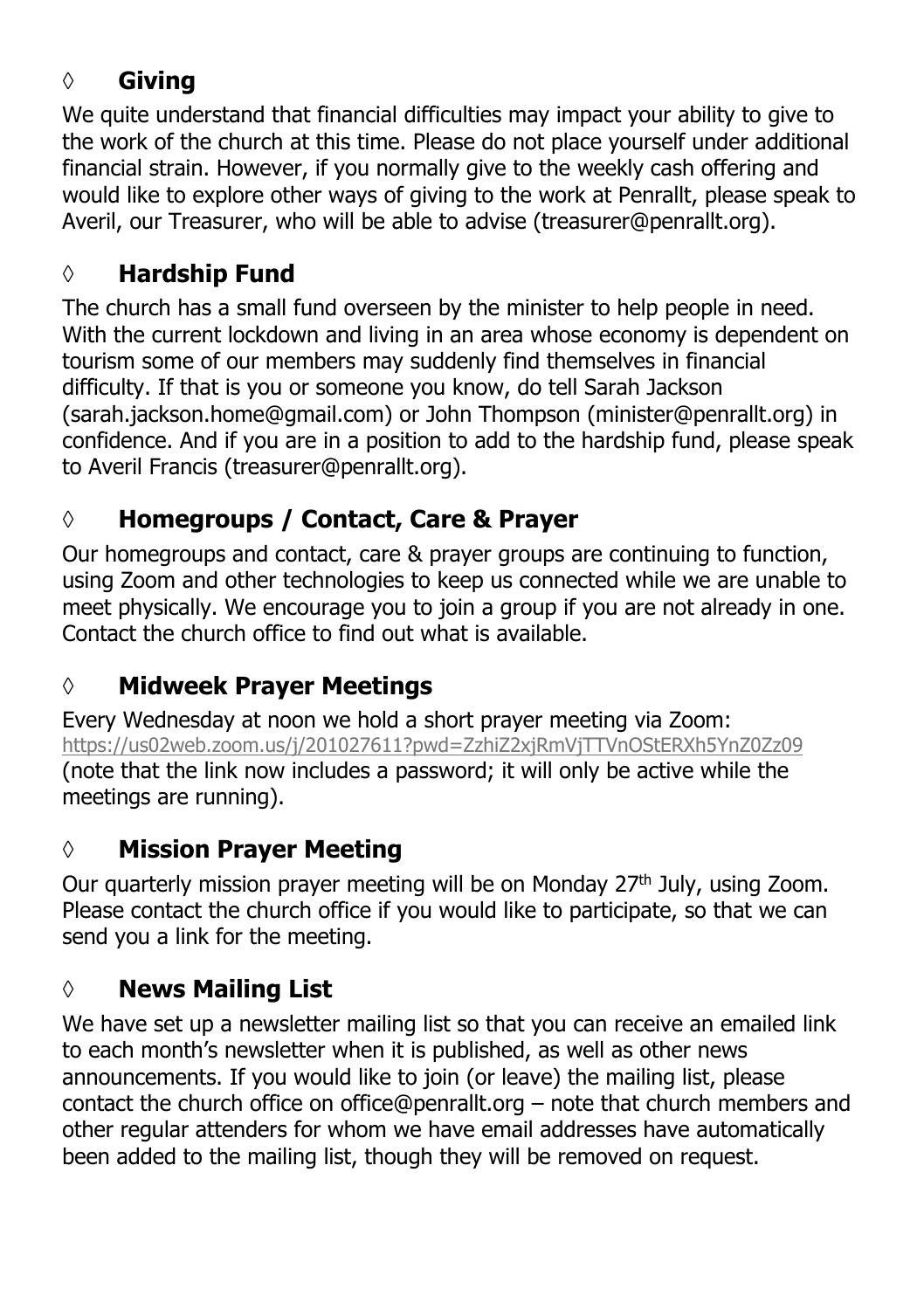#### **◊ Pastoral Help**

If you have issues of concern about your own or someone else's welfare, please contact a member of the Pastoral Care team: Adrienne Ferrada; Magnus Forrester-Barker (07890 109645); Gwen Hicks (353648); Geoff Moore (410582); John Thompson (07931 150697).

# **◊ Penrallt Members' AGM**

Our Annual General Meeting (postponed from April) will take place via Zoom on Monday 6<sup>th</sup> July at 7:30pm.

## **◊ Penrallt on Facebook**

We have two groups on Facebook, which you are welcome to join: Penrallt [\(www.facebook.com/groups/2402772192](https://www.facebook.com/groups/2402772192)) is a general group for information and social interaction, while the aptly named Penrallt Prayer Point [\(www.facebook.com/groups/302627593231755](https://www.facebook.com/groups/302627593231755)) is specifically to share prayer requests and encouragements.

# **◊ Prayer Resources**

We believe in prayer and encourage people to pray. You can send prayer requests, thanksgivings and testimonies to our electronic prayer diary via office@penrallt.org – email this address, too, to request to receive the prayer diary, which is emailed out every week (usually on Monday afternoon).

The Evangelical Alliance provide a weekly prayer on Thursdays, available at [www.eauk.org/what-we-do/prayer-centre/coronavirus-prayer](https://www.eauk.org/what-we-do/prayer-centre/coronavirus-prayer), along with other useful articles on their website.

The Baptist Union have prayer broadcasts on Sunday and Wednesday evenings at [www.baptist.org.uk/Groups/338268/Prayer\\_broadcasts.aspx](https://www.baptist.org.uk/Groups/338268/Prayer_broadcasts.aspx), as well as other resources at [www.baptist.org.uk/Groups/337630/Coronavirus.aspx](https://www.baptist.org.uk/Groups/337630/Coronavirus.aspx) and at [www.nwba.org.uk/](http://www.nwba.org.uk/) with encouraging articles and stories, prayer broadcasts and reflections.

# **◊ Shopping**

Do you need help with shopping? Or does someone you know need help with shopping? We would love to help. We have a small team of volunteers able to shop for those cannot get to the shops themselves. If you would like to use this service, or join the team, please contact the church office (office@penrallt.org).

# **◊ Virtual Choir**

We are hoping to put together a virtual choir to make a video of the song "Father we love you" in four-part harmony. Please contact the church office as soon as possible if you would like to take part.